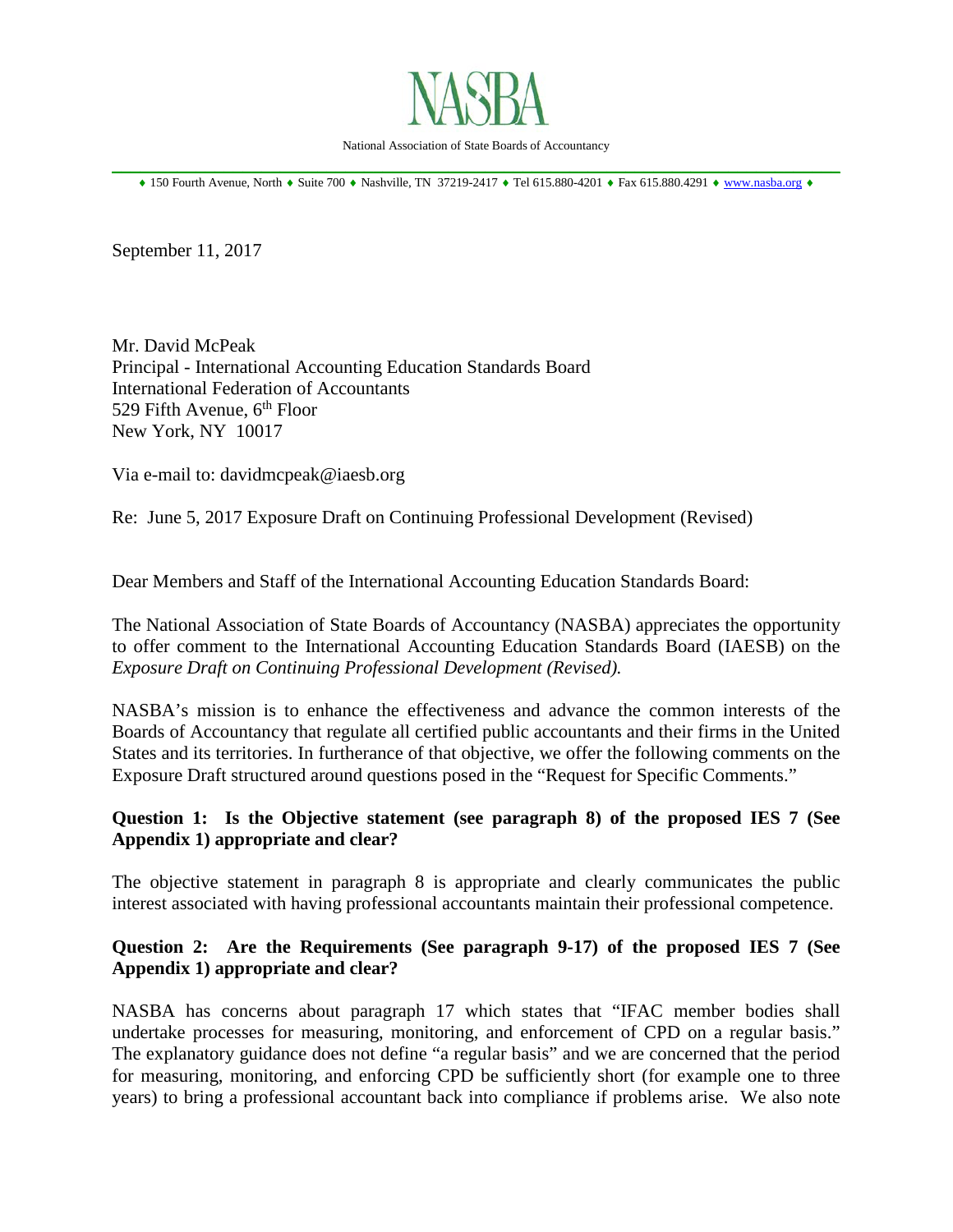Mr. David McPeak September 11, 2017 Page **2** of **4**

that the exposure draft drops the language in the current paragraph A25 suggesting reporting cycles of one to five years.

# **Question 3. Are there any additional explanatory paragraphs needed to better explain the requirements of the proposed IES 7 (See Appendix 1)?**

Paragraph A9 introduces the concept of a *self-appraisal* in the context of identifying relevant learning outcomes and personal learning and development gaps. However, we believe that the standard should be clear that *self-appraisal* is not sufficient to demonstrate the achievement of learning outcomes in an output-based approach.

Paragraph A23(b) suggests that CPD providers might determine the units allocated to a learning and development activity. In our opinion, allowing CPD providers to determine the units allocated to a learning and development activity without guidance from a member body or licensing body is ripe for abuse, and should not be allowed. Paragraph A23(b) might be better written as follows:

(b) Units allocated to the leaning and development activity by a CPD provider in accordance with the rules or regulations of a member body or licensing body.

Finally, we are concerned about the guidance provided in paragraph A25 for the use of both output-based and input-based approaches. First, the guidance needs to be clear that the achievement of learning outcomes attained while participating in an input-based approach learning and development activity cannot be counted twice, if the same learning outcomes are then demonstrated as part of an output-based approach.

Second, the combination of both measurement approaches introduces great complexities for IFAC member bodies (or regulatory bodies) in equating the measurements for the satisfaction of CPD requirements for the professional accountant. How will the input-based CPD that is traditionally measured in time equate to the demonstration of the achievement of a learning outcome in output-based CPD? How will IFAC member bodies (or regulatory bodies) consistently apply output-based CPD among professional accountants, when an output-based CPD could vary significantly from professional accountant to professional accountant? The discussion of a hybrid method incorporating both output-based and input-based approaches needs better examples and a clear discussion of how each is used separately, and then combined in an appropriate manner.

Lastly, there is concern on the variance that could occur among IFAC member bodies (or other regulatory bodies) in consistently allowing both measurement approaches, when the global environment for the professional accountant indicates a need for more uniformity in the rules and regulations of the profession.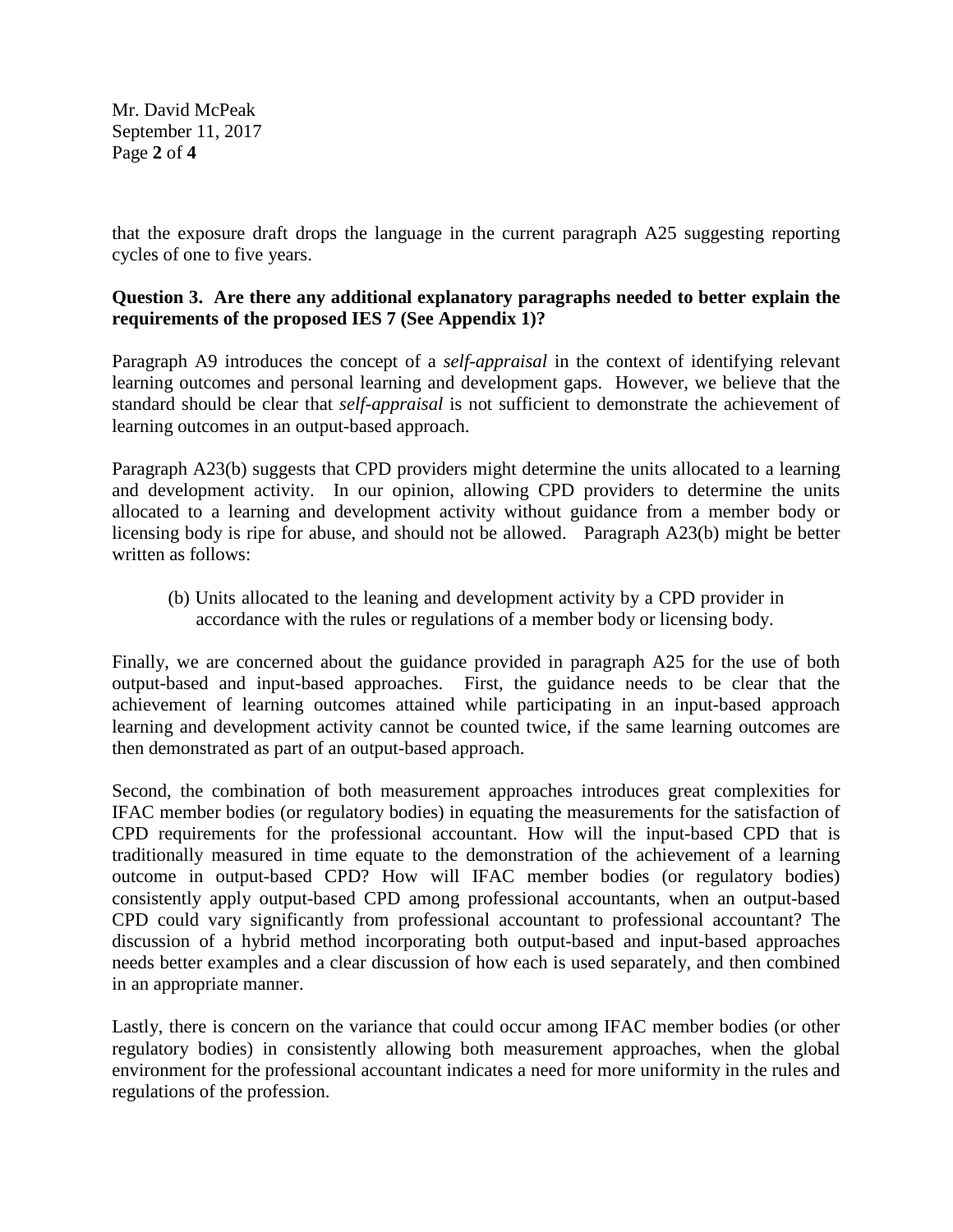Mr. David McPeak September 11, 2017 Page **3** of **4**

## **Question 4. Do proposed revisions to the output-based approach requirement (see paragraph 13) and related explanatory material (see paragraphs A19-A21) improve understanding and your ability to apply an output-based measurement approach? If not, what suggestions do you have to improve clarity of the output-based approach?**

Paragraphs A19-A21 discuss the determination of achievement of learning outcomes in an output-based approach. In our opinion, these paragraphs would be improved by direct reference to paragraph A27 which provides appropriate examples of verifiable evidence that could be used to demonstrate that learning outcomes have been achieved in an output-based approach. The examples provided in A27 are essential to understanding how professional accountants can demonstrate the achievement of learning outcomes. We are concerned that all too often professional accountants may read only part of a standard, and the content of paragraph A27 is essential to understanding an output-based approach.

# **Question 5. Are there any terms within the proposed IES 7 (see Appendix 1) which require further clarification? If so, please explain the nature of the deficiencies?**

In the discussion of an input-based approach, paragraph A22 introduces the concept of measuring CPD in terms of "hours" or "equivalent learning units." We could not find a definition of "equivalent learning units" in *Glossary of Terms (*2015) referred to in the exposure draft. The glossary should be updated to define "equivalent learning units*".* It may also be helpful to provide illustrative examples, along with other key terms such as "regular basis*,"* or "enforcement." In addition, paragraph A25 references "learning hours" and that term is not defined nor equated to learning units.

## **Question 6. Do you anticipate any impact or implications for your organization, or organizations with which you are familiar, in implementing the requirements included in this proposed IES 7 (see Appendix 1)?**

At this time we do not anticipate any direct impact for NASBA. There is interest in the concept of output-based learning, as the regulators of the U.S. Certified Public Accountant profession are discussing how to measure, verify and consistently apply output-based learning for their licensees. Currently, there is only one out of 55 U.S. Boards of Accountancy that accepts outputbased learning in satisfaction of continuing professional education requirements. We welcome better explanatory guidance on the implementation of output-based approaches.

# **Question 7. What topics or subject areas should implementation guidance cover?**

We believe that our comments above have addressed our concerns about the proposed standard.

NASBA would like to commend the members and staff of the International Accounting Education Standards Board for initiating a discussion about Continuing Professional